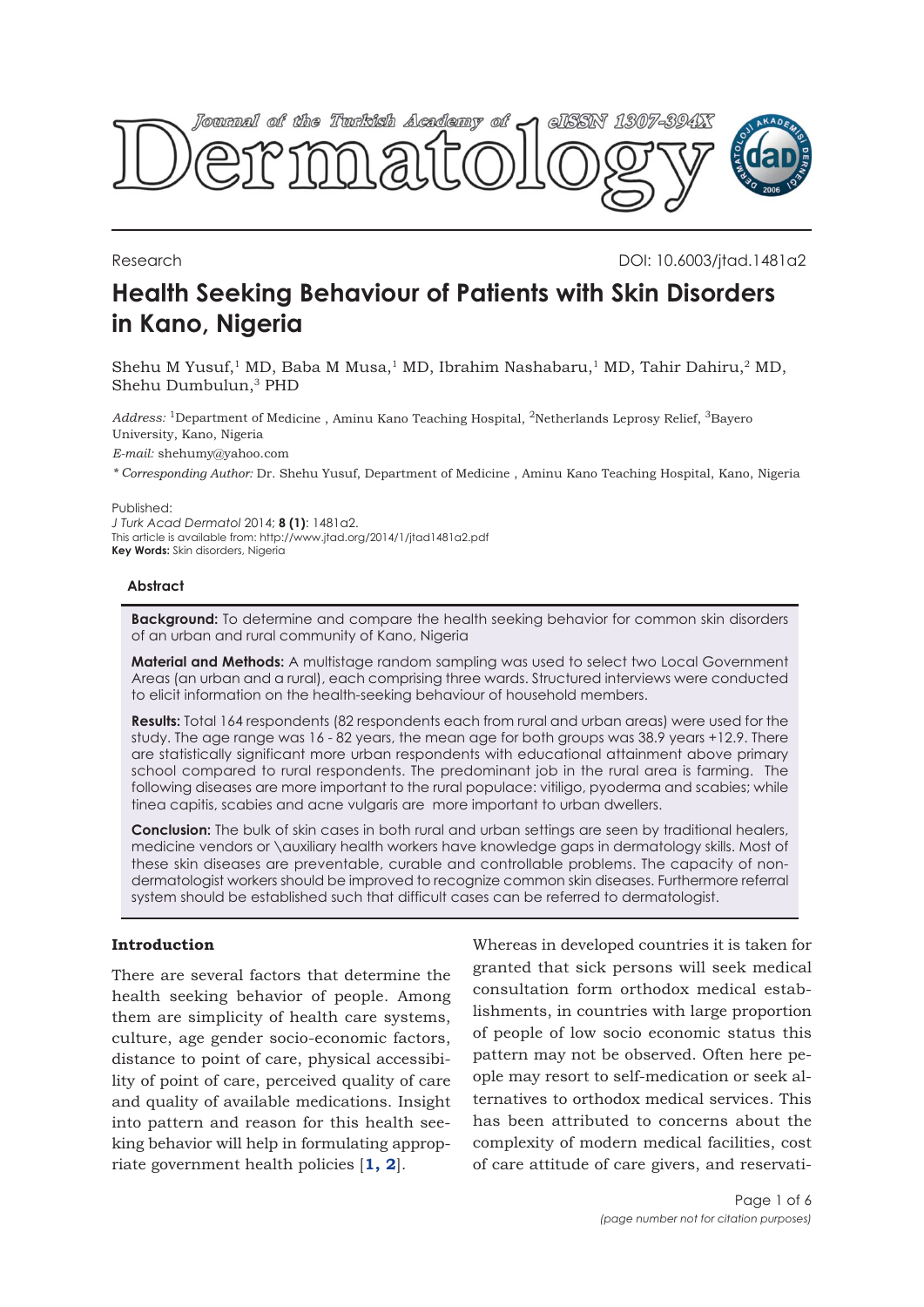

ons about the benefits of orthodox medical care [**3**].

Dermatologic disorders are among the most common causes of morbidity in Nigeria. The few dermatologists in the country work mainly in secondary and tertiary health care levels in urban surroundings. They are not available for 70% of the population living in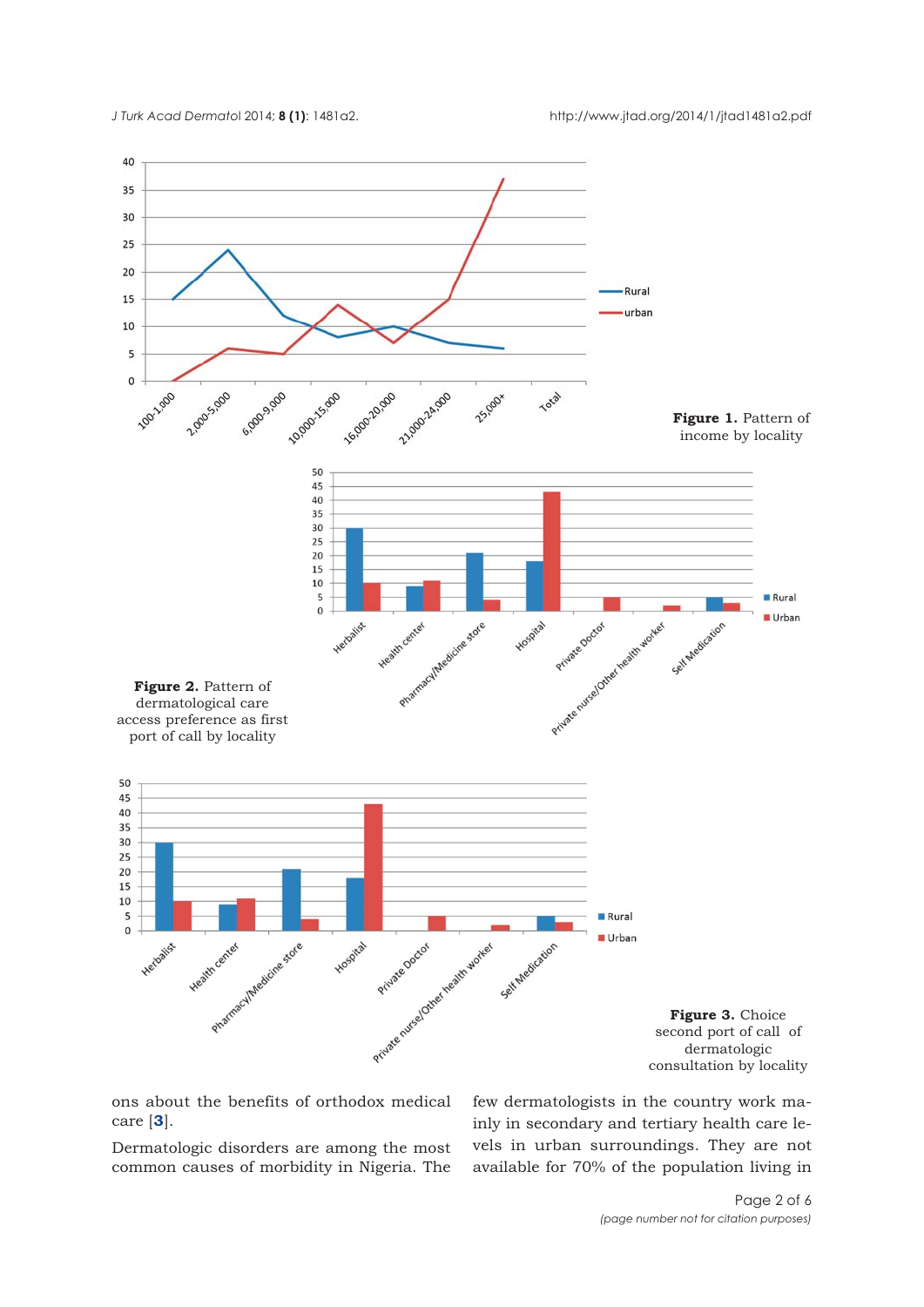

ALTUR ALTR ortUR orthR

rural areas, where most dermatoses are diagnosed as "rash" and treated by auxiliary health workers without proper training in this field. Identifying and training the health care providers chosen as the 1st port of call by persons who have problems with their skin would improve skin care, reduce disease burden and develop a better referral. There is a vast literature on health seeking behavior globally and a few in Nigeria, however there is dearth of literature on health seeking behavior for common skin diseases in Nigeria, thus this study sets out to fill that gap in knowledge.

## **Setting**

Kano State covers an area of 46,053 square kilometres and is divided into 44 LGA. It is the centre of commerce, the economic nerve centre of the northern Nigeria It has a population of 9,955,148 people (2006 census) with almost equal distribution male (51%) and female (49%). 75% of the population lives in the rural area. In total there are 601 PHC facilities, 12 general hospitals (including the specialist hospitals), two tertiary hospital, and many private hospital.

#### **Materials and Methods**

This was a cross sectional community survey conducted between July – September 2010. A multistage random sampling was used to select two Local Government Areas (an urban and a rural), each comprising three wards. A semi-structured questionnaire was developed and administered by trained field workers after informed consent. Structured interviews were conducted to elicit information on the health-seeking behaviour of household members.

Vignettes of 10 common skin conditions (pyoderma, tinea capitis, tinea corporis, scabies, popular urticaria, tinea versicolor, eczema, acne vulgaris, molluscum contagiosum, vitiligo) were shown for identification while relevant information was sought. Descriptive and inferential methods were used to analyse the data.

# **Results**

A total 164 respondents (82 respondents each from rural and urban areas) were used for the study. The age range was 16 - 82 years, the mean age for both groups was 38.9 years +12.9. There is no statistically significant difference in the urban and rural age bands except for the age bracket 26-35 years. Male to female ratio was 2:1, with no locality difference. Most of respondents were married, 92.7% (urban) and 84.1% (rural), however there was no statistically significant difference between the two. About a fifth of urban and up to 52% of rural respondents had no or informal education, thus, more than threequarters (78.6% vs 48% rural) of urban respondents had formal education (**Table 1**). In both the communities, majority of the respondents (87.8 % rural) vs 63.4% urban) re-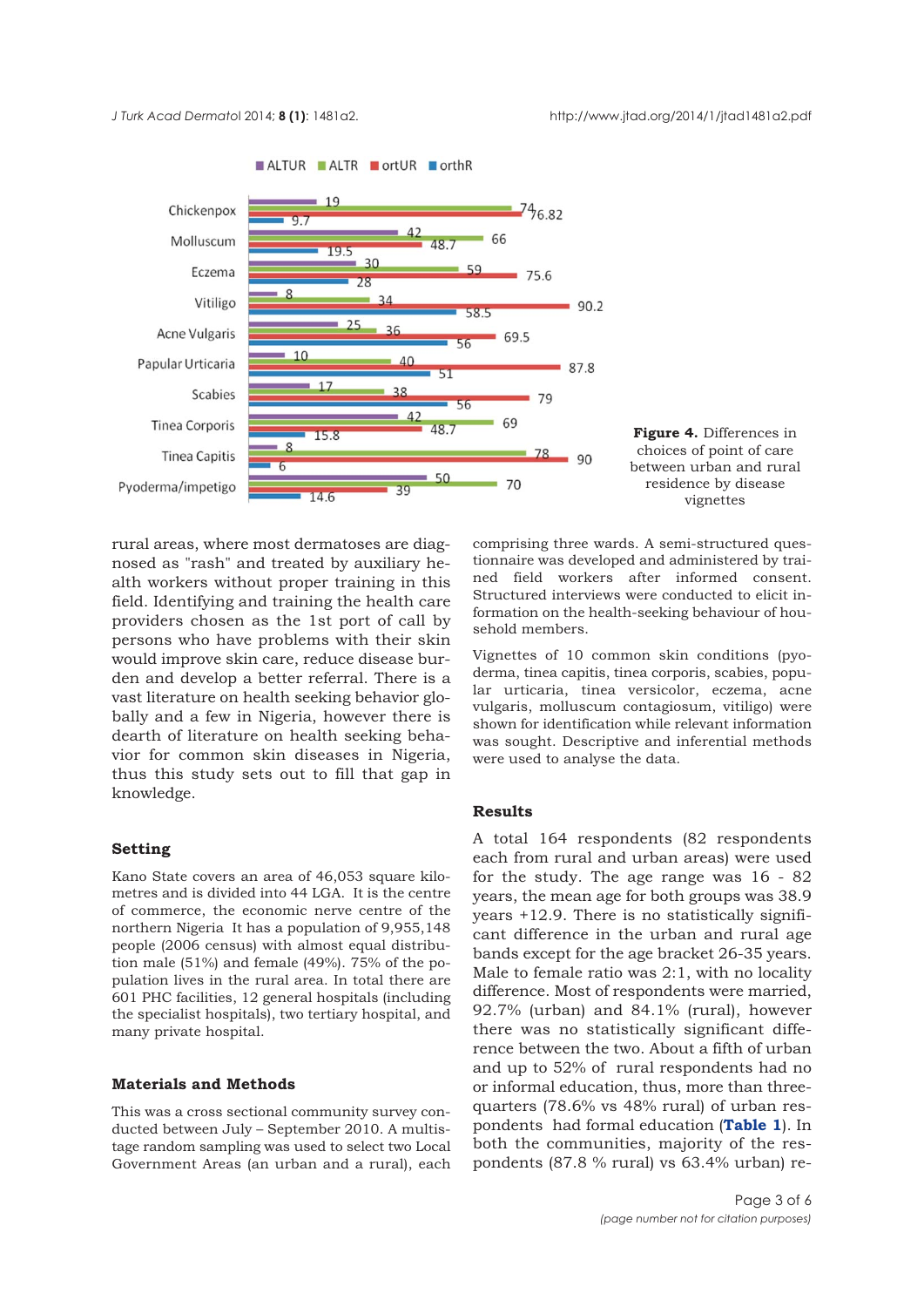|                           |                 | <b>Rural</b>           | Urban                |                            |
|---------------------------|-----------------|------------------------|----------------------|----------------------------|
|                           |                 | N(%                    | N(%                  | $\chi$ <sub>2</sub> - Test |
| <b>Age of Respondents</b> | $16 - 25$       | 13 (15.9)<br>29 (35.4) | 19(23.1)<br>11(13.4) | 0.230                      |
|                           | 26-35<br>36-45  | 13 (15.9)              | 20(24.4)             | 0.001<br>0.172             |
|                           | $46 - 55$       | 10(12.2)               | 12(14.6)             | 0.646                      |
|                           | >55             | 17 (20.7)              | 20(24.4)             | 0.575                      |
| <b>Sex</b>                | Males           | 59 (71.9)              | 51 (62,2)            | 0.184                      |
|                           | Females         | 23(28.1)               | 31 (37.8)            | 0.184                      |
| Occupation                | Civil Servant   | 7(8.5)                 | 21 (25.6)            | 0.003                      |
|                           | Teaching        | 8(9.7)                 | 2(2.4)               | 0.05                       |
|                           | Farming         | 49 (59.8)              | 6(7.3)               | 0.000                      |
|                           | <b>Business</b> | 4(4.8)                 | 7(8.5)               | 0.349                      |
|                           | Trading         | 11 (13.4)              | 41 (50)              | 0.000                      |
|                           | Students        | 2(2.4)                 | 2(2.4)               | 0.99                       |
|                           | Security        | 1(1.2)                 | 3(3.7)               | 0.313                      |
| <b>Marital status</b>     | Married         | 69 (84.2)              | 76 (87.8)            | 0.087                      |
|                           | Widowed         | 8(9.8)                 | 3(3.7)               | 0.112                      |
|                           | Separated       | 5(6.1)                 | 2(2.4)               | 0.247                      |
| <b>Educational status</b> | Primary         | 21 (25.6)              | 10(12,2)             | 0.02                       |
|                           | Secondary       | 14 (17.0)              | 29 (35.4)            | 0.007                      |
|                           | Tertiary        | 4(4.8)                 | 25(30.5)             | 0.0007                     |
|                           | Informal        | 30(36,5)               | 16(19.5)             | 0.01                       |
|                           | None            | 13 (15.8)              | 2(2.4)               | 0.002                      |
| <b>Monthly Income</b>     | < 10,000        | 51(62.1)               | 11 (12.3)            | 0.000                      |
|                           | 10,000-15,000   | 8(9.8)                 | 14(17)               | 0.169                      |
|                           | 16,000-20,000   | 10(12.1)               | 7(8.5)               | 0.442                      |
|                           | 21,000-25,000   | 7(8.5)                 | 15(18.3)             | 0.066                      |
|                           | >25,000         | 6(6.3)                 | 37(45)               | 0.0000                     |
| <b>Distance to Health</b> | $0 - 4$         | 72 (87.8)              | 52 (63.4)            | 0.002                      |
| <b>Facility</b>           | $5 - 10$        | 4 $(4.8)$              | 19 (23.2)            | 0.0007                     |
|                           | >10             | 7(8.5)                 | 2(2.4)               | 0.086                      |

**Table 1.** Demographic Characteristic of Respondents by Locality

side <5 km away from the health centre, while less than 15% of the respondents in the two communities live >10 km away from a health facility. Half (53.4% Vs 21.9%) of rural respondents had no or informal education, in contrast, three-quarters (78.6% vs 48%) of urban respondents had formal education. There are statistically significant more urban respondents with educational attainment above primary school compared to rural respondents.

The predominant job in the rural area is farming (59.8% vs 7.3% ) while trading and public service (58.5% vs 18.2%) seem to be the principal occupations in the urban area, with statistically significant difference between the two localities.

Urban respondents cited long waiting tine/attitude of staff as repellent to public health facility while major reasons for the

choice of health facility by rural respondent included the notion that the disease is not meant for hospital treatment, proximity of the facility and low cost of treatment (**Table 2**).

Majority of the respondents (36.7 rural vs urban 55.4%) waited at least a week after onset of illness before seeking treatment, 20.1% rural vs 26.3%urban waited for 7-14 days, 18.4 rural % vs 13.8% urban waited for between 2-3 weeks and 25.2% rural vs 4.5% urban waited for over a month.

Monthly income of 71.5% of the rural respondents (vs 25% of urban respondents) was <15,000 Naira (US\$100), 20.5% of the rural versus 22% of the urban respondents earned between 15,000-25,000 Naira (US\$100- \$166.7) and only 8%of the rural versus 53% earned >25,000 (US\$166.7) (**Figure 1**).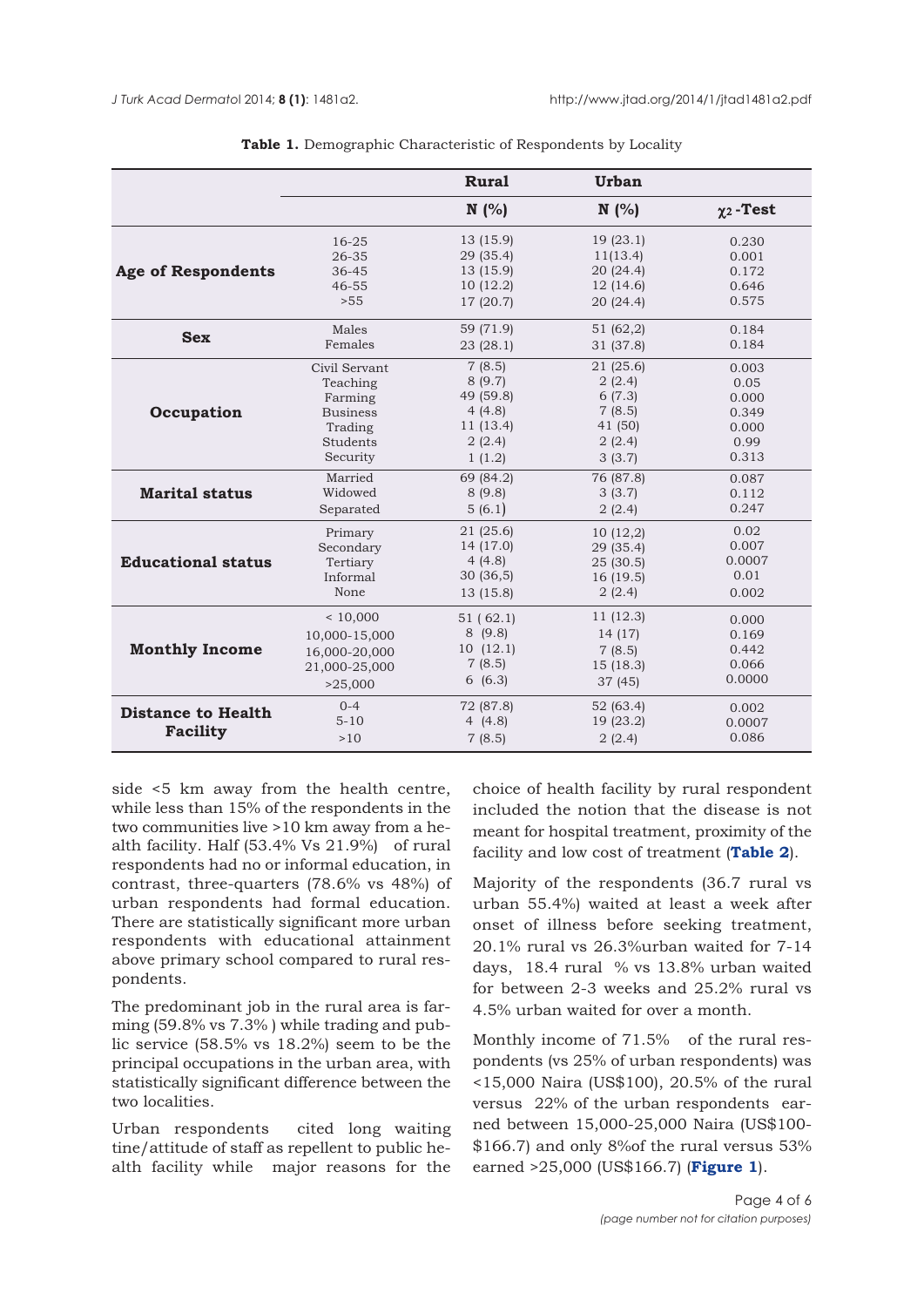|                                             | <b>Rural</b> | Urban     |                           |
|---------------------------------------------|--------------|-----------|---------------------------|
| <b>Reasons for the Choice Facility</b>      | N(%          | N(%       | $\chi$ <sub>2</sub> -Test |
| Confident of Cure                           | 14(17.1)     | 8(9.8)    | 0.132                     |
| Ignorance of Existence of a Health Facility | 3(3.6)       | 1(1.2)    | $0.62*$                   |
| Disease not for Hospital                    | 15(18.3)     | 2(2.4)    | 0.0001                    |
| Proximity                                   | 16(19.5)     | 9(10.9)   | 0.128                     |
| Lower Cost                                  | 24 (29.3)    | 12 (14.6) | 0.02                      |
| Long Waiting Time/Staff Attitude            | 5(6.1)       | 46(56.1)  | 0.00001                   |
| No Response                                 | 2(2.4)       | 0(0)      | $0.496*$                  |

**Table 2.** Reasons for the choice facility \*Fishers exact test used

The study showed that a significantly higher proportion (n=51, 62.2%) of the rural people patronize herbalists and drug sellers as first port of call for treatment of skin ailments than the urban people ( $n=14$ , 17.1%,  $P < 0.05$ ) (**Figure 2**).

In the event of failed first treatment, respondents favoured a primary health facility/hospital (n=34, 41.4%) in both the rural and (n=61, 74.4%) urban population (**Figure 3**). The following diseases are more important to the rural populace: vitiligo, pyoderma and scabies; while tinea capitis, scabies and acne vulgaris are more important to urban dwellers (**Figure 4**).

# **Discussion**

The mean of age of the studied populations reflect the greater reality of Nigeria's demographic distribution with a predominant proportion of young persons [**4**]. This has been attributed to the high fertility rate and low life expectancy. This creates a population base of largely young people. It also represents the crux of those that will be more willing and amenable to participate in studies like this. There were more civil servant among urban respondents correlating with the higher availability of white collar jobs in urban areas. The most predominant civil service job available in the rural area is teaching and hence more teachers were seen among rural responders. Conversely there were more rural farmers because that is the predominant occupation in Nigerian rural areas.

Educational exposure plays a significant role in molding opinion and decisions taken with regards to health. Those that are more educated are likely to make more informed decision. The finding of this study shows that

most of the respondent from rural areas only had primary school education, while the urban respondent had higher learning attainments. This finding is similar to what was found by other researchers in developing countries [**5, 6, 7**].

The decision to access formal health services is often hinged on socio-economic status. Out of pocket payment represents 70 % of health expenditure in Nigeria. Hence those with the means to pay for such services are more likely to access them. This study shows that orthodox dermatological services are more likely to be accessed by those of higher socio-economic standing [**8, 9**].

Although this study shows that more rural respondent are at closer distances to health care centers providing dermatological care, yet they are more likely to seek non-orthodox dermatological services. Rural dwellers often consider dermatological diseases to be within the portfolio of herbal healers. They also cite distance to points of care and prohibitive cost of care as reasons why they do not consider orthodox dermatological care as their first option. Like several other earlier studies, this study found that urban dwellers do not access orthodox dermatological services citing long waiting tine; poor reception of staff at the health post [**10, 11, 12**].

A sizable number of responders from both localities delay seeking dermatological treatment, even as rural dweller tend to wait longer. This pattern has been attributed to attempts as preliminary self-medication in an attempt to avoid incurring medical bills.

In rural communities this scenario is complicated by initial predisposition to seeking herbal remedy before seeking orthodox medical care, often when the first option shows no ap